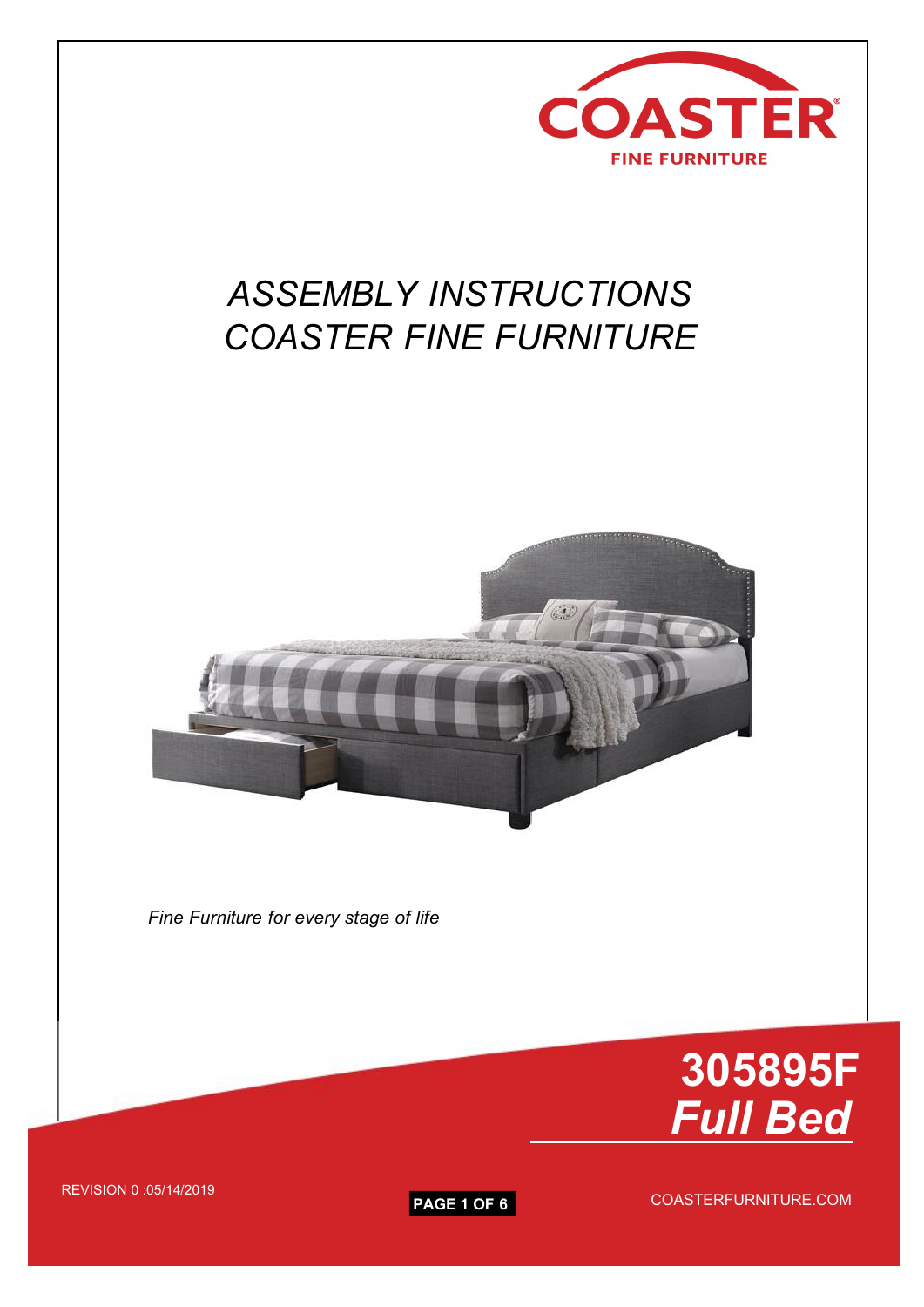## **ASSEMBLY INSTRUCTIONS**



#### **ASSEMBLY TIPS:**

- 1. Remove hardware from box and sort by size.
- 2. Please check to see that all hardware and parts are present prior to start of assembly.
- 3. Please follow attached instructions in the same sequence as numbered to assure fast & easy assembly.



#### **WARNING!**

1. Don't attempt to repair or modify parts that are broken or defective. Please contact the store immediately.

2. This product is for home use only and not intended for commercial establishments.





## **PARTS IDENTIFICATION**

| $\blacktriangle$ | <b>HEADBOARD</b><br><b>PANEL</b>                            |                                    | 1PC                 |
|------------------|-------------------------------------------------------------|------------------------------------|---------------------|
| $\, {\bf B} \,$  | <b>LEFT</b><br><b>HEADBOARD LEG</b>                         |                                    | 1PC                 |
| $\mathbf C$      | <b>RIGHT</b><br><b>HEADBOARD LEG</b>                        |                                    | 1PC                 |
| $\mathbf D$      | <b>BED RAIL</b>                                             |                                    | 2PCS                |
| E                | <b>STORAGE</b><br><b>FOOTBOARD</b>                          |                                    | 1PC                 |
| F                | <b>CENTER RAIL</b>                                          |                                    | 1PC                 |
| $\mathbf G$      | <b>CENTER RAIL</b><br><b>SUPPORT WITH</b><br><b>LEVELER</b> |                                    | 3PCS                |
| H                | <b>FOOTBOARD LEG</b>                                        | Ű                                  | 5PCS                |
| $\mathbf I$      | <b>ROLL SLAT</b><br>(8PCS)                                  |                                    | 1SET                |
|                  |                                                             | $\sim$ $\sim$ $\sim$ $\sim$ $\sim$ | 0.01075551151171155 |

**PAGE 2 OF 6** COASTERFURNITURE.COM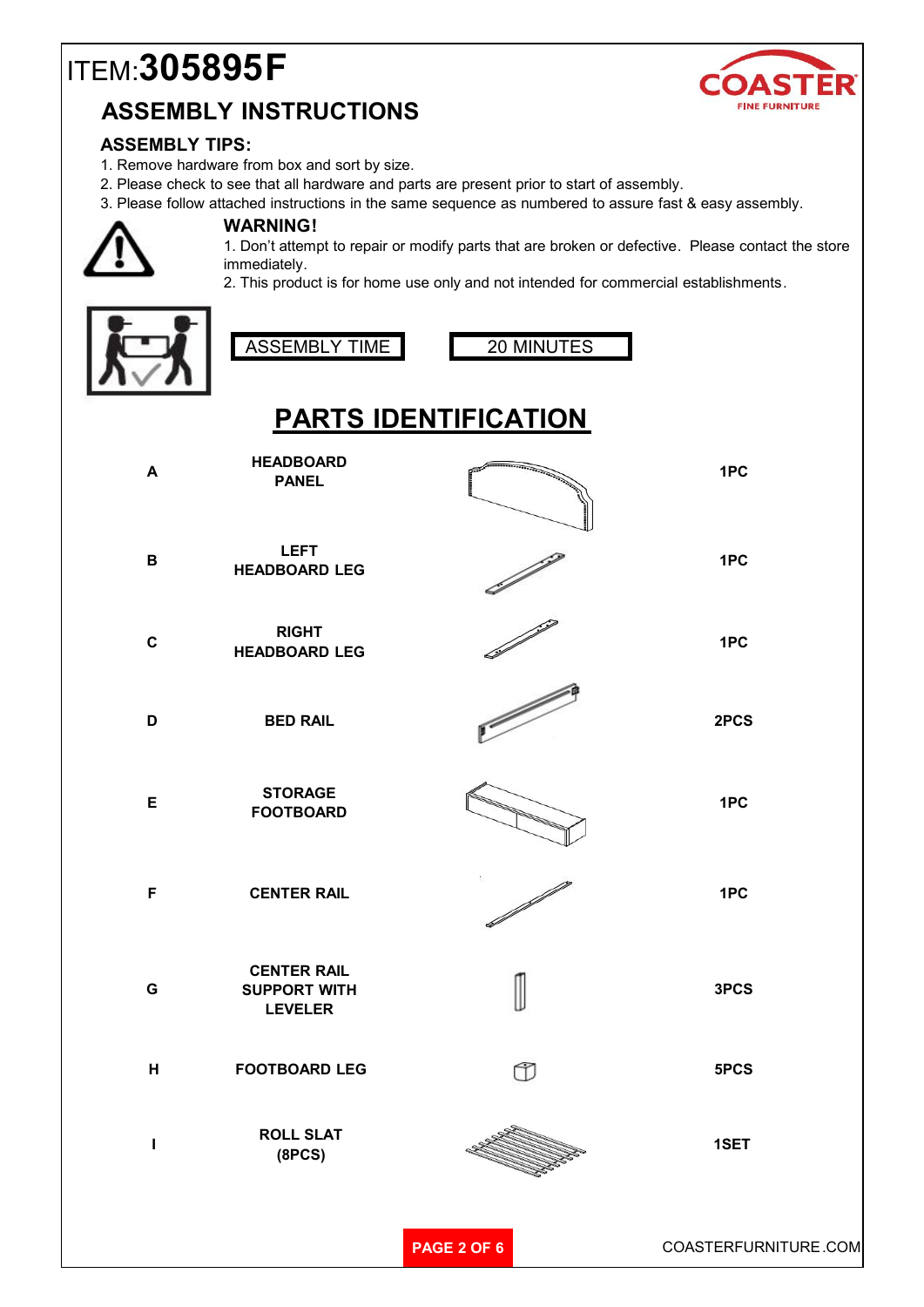## **ASSEMBLY INSTRUCTIONS**



#### **ASSEMBLY TIPS:**

- 1. Remove hardware from box and sort by size.
- 2. Please check to see that all hardware and parts are present prior to start of assembly.
- 3. Please follow attached instructions in the same sequence as numbered to assure fast & easy assembly.



#### **WARNING!**

1. Don't attempt to repair or modify parts that are broken or defective. Please contact the store immediately.

2. This product is for home use only and not intended for commercial establishments.

## **HARDWARE IDENTIFICATION**

| 1                       | <b>BIG ALLEN WRENCH</b><br>(M5 - BLK)       |                         | 1PC   |  |
|-------------------------|---------------------------------------------|-------------------------|-------|--|
| $\mathbf{2}$            | <b>SMALL ALLEN WRENCH</b><br>$(M4 - BLK)$   |                         | 1PC   |  |
| $\mathbf{3}$            | <b>FLAT HEAD SCREW</b><br>(M4 x 35mm - RBW) | <b><i>canama</i></b>    | 22PCS |  |
| $\overline{\mathbf{4}}$ | <b>BOLT 2</b><br>(M6 x 40mm - RBW)          | <i>mmm</i>              | 6PCS  |  |
| $5\phantom{1}$          | <b>BOLT 3</b><br>(M6 x 50mm - RBW)          | ,,,,,,,,                | 2PCS  |  |
| $6\phantom{1}6$         | <b>BOLT1</b><br>(M6 x 30mm - RBW)           | $\overline{\mathbf{u}}$ | 1PC   |  |
| $\overline{7}$          | <b>BOLT 4</b><br>(M6 x 70mm - RBW)          |                         | 5PCS  |  |

#### **NOTE:**

Phillips head screw driver is required in the assembly process; however, manufacturer does not provide this item.

**PAGE 3 OF 6** COASTERFURNITURE.COM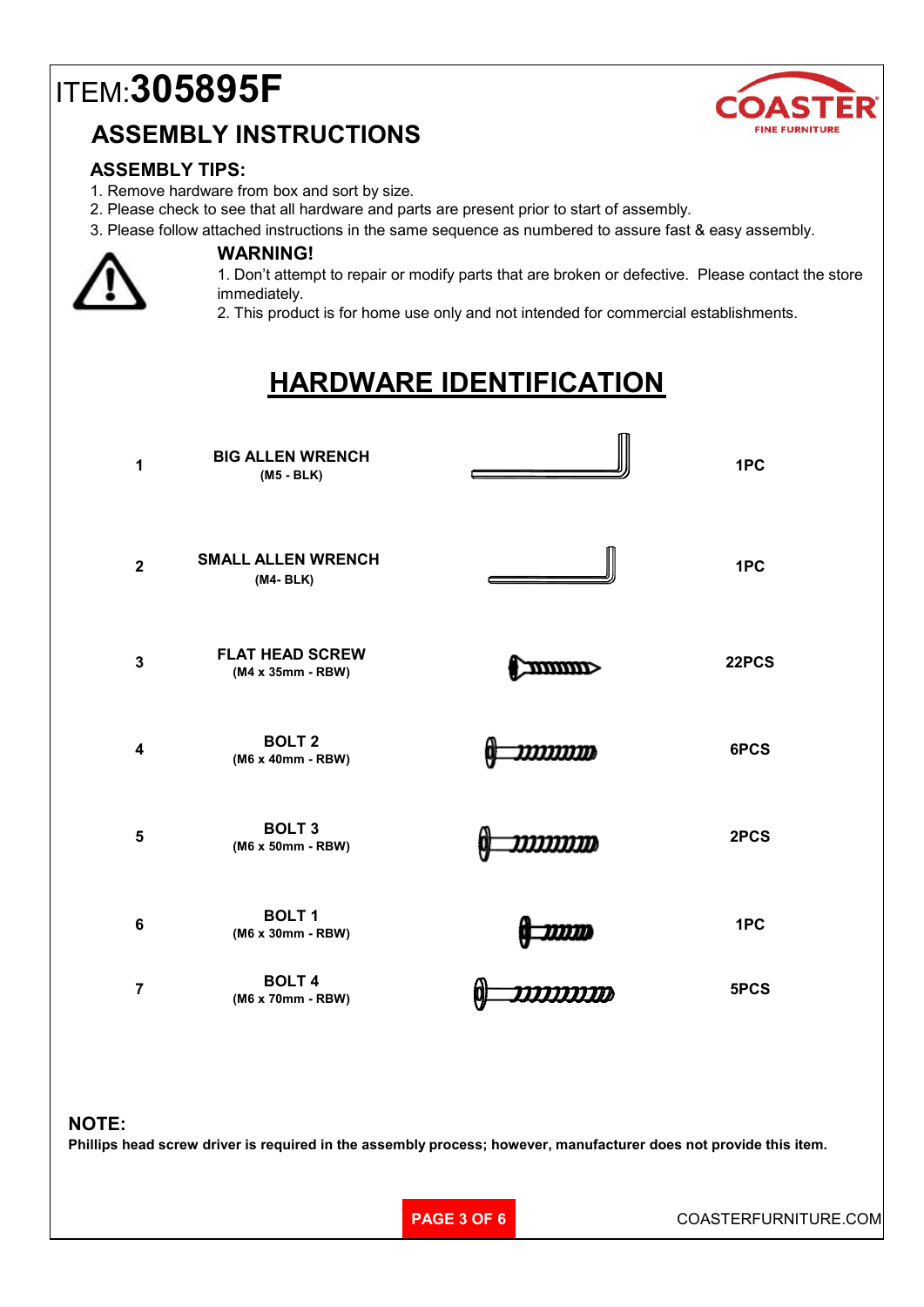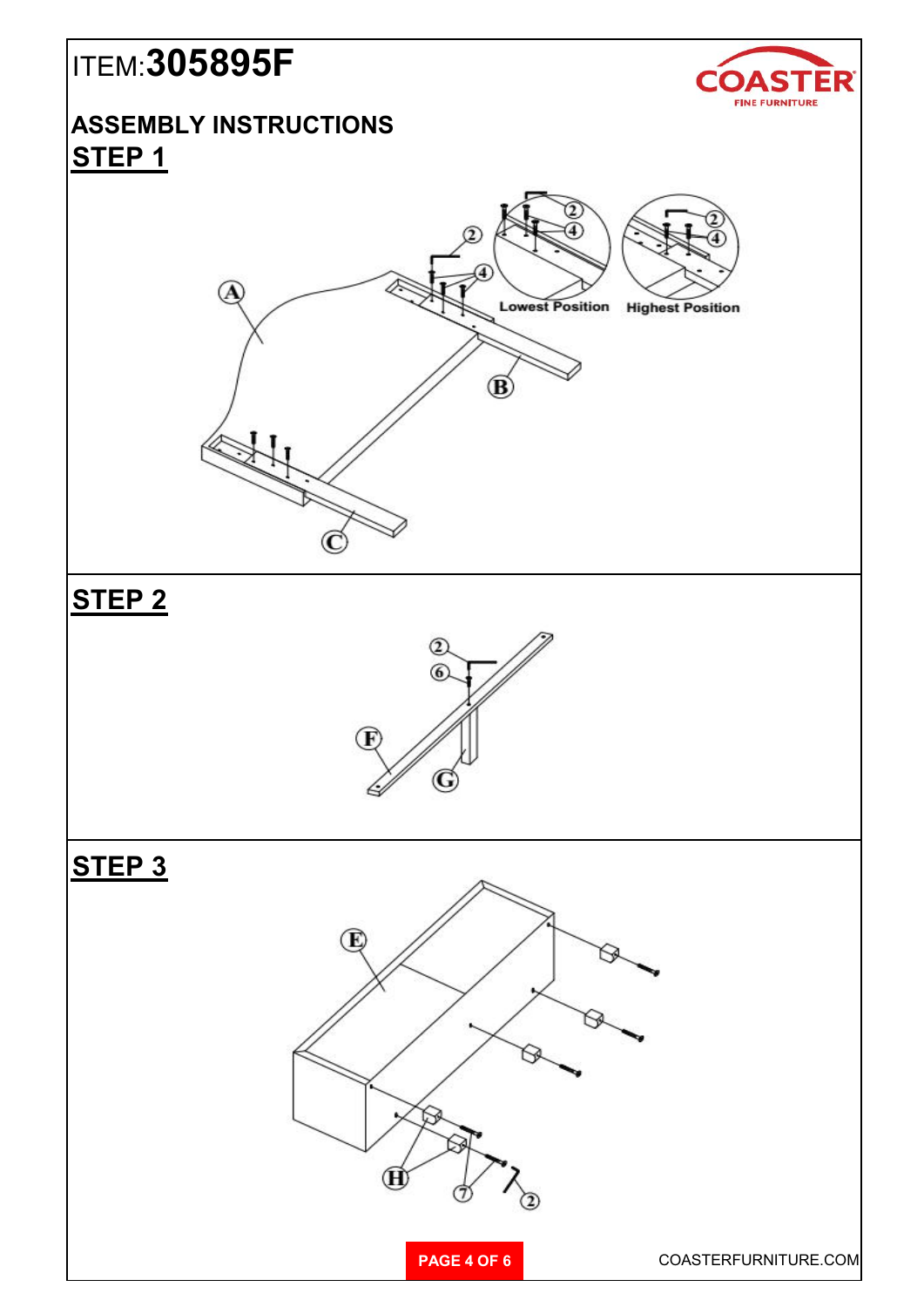# **ASSEMBLY INSTRUCTIONS**











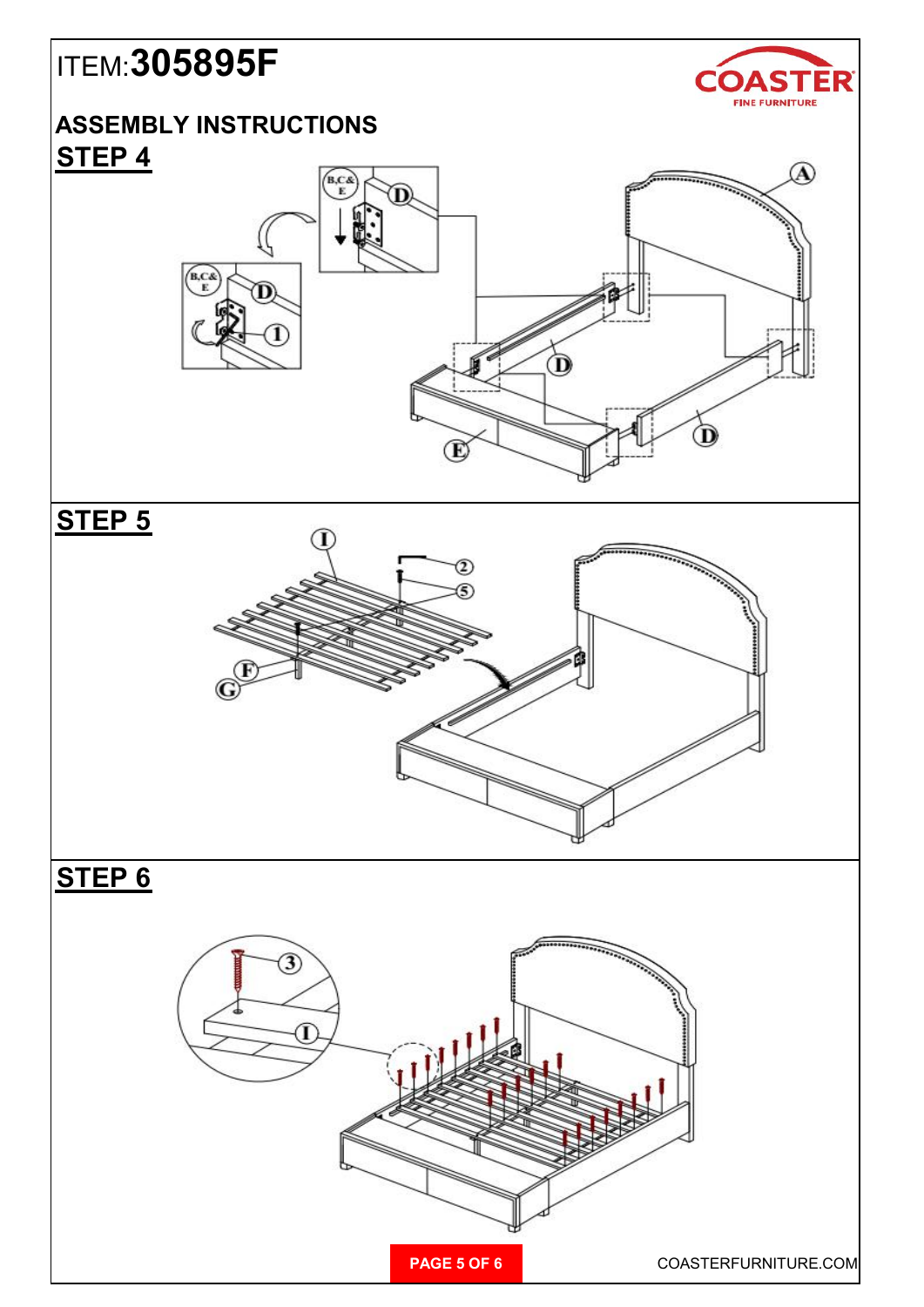## **ASSEMBLY INSTRUCTIONS STEP 7 COMPLETE**